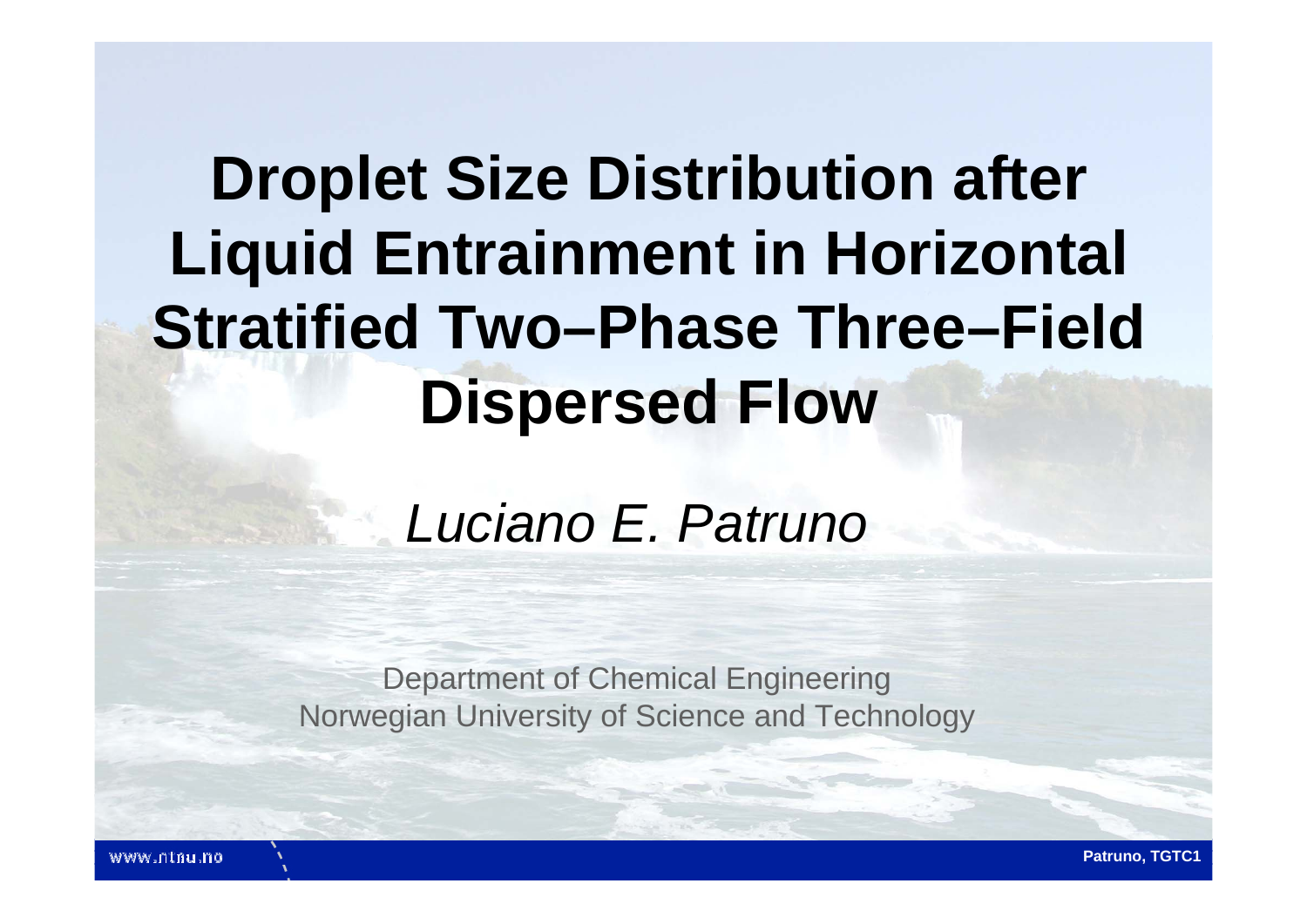

Gas and Oil extraction from the offshore platform "*Oseberg C"*



www.ntnu.no

**Patruno, TGTC1**

**2**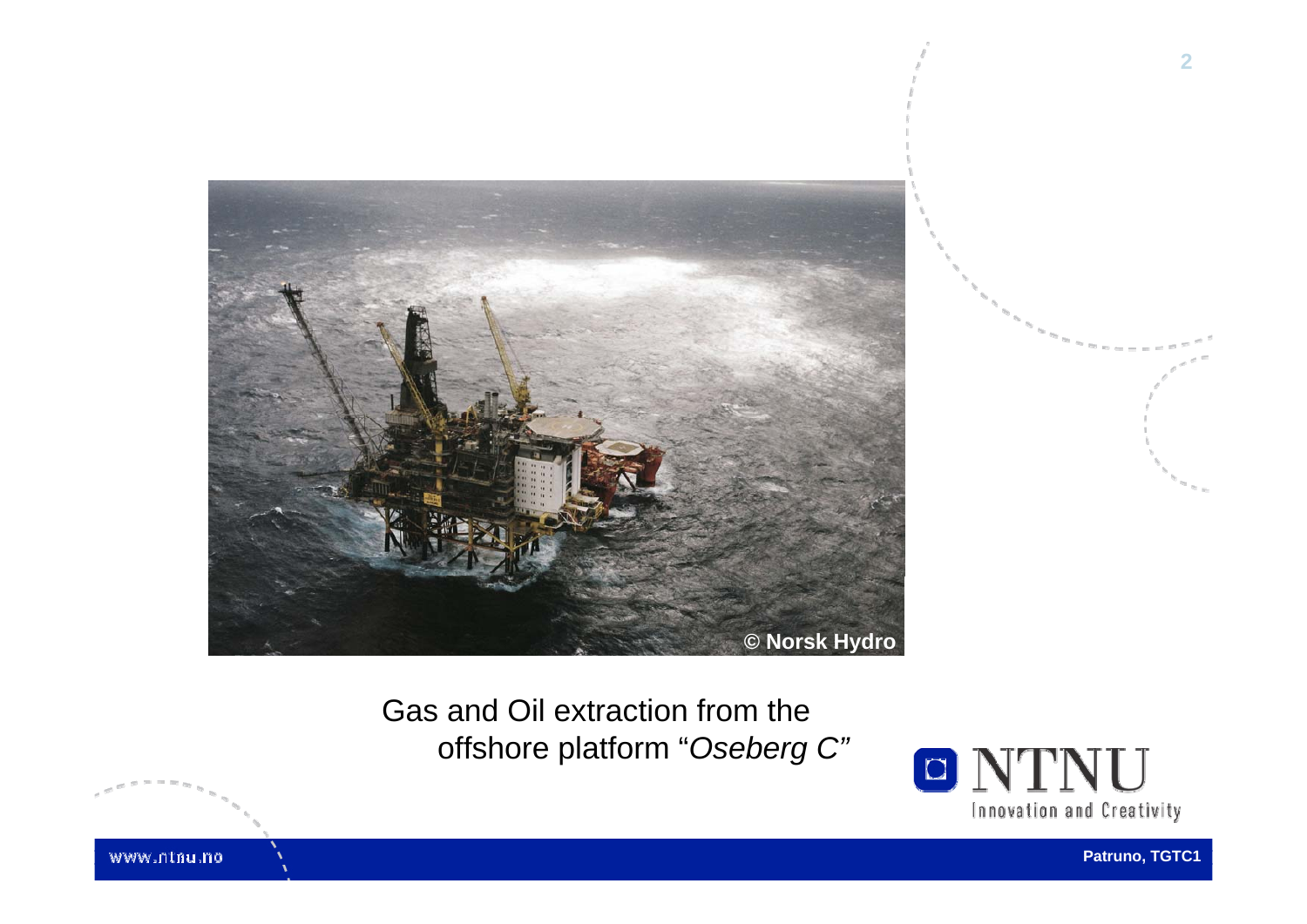#### **The droplet removal efficiency is reduced by the liquid entrainment**

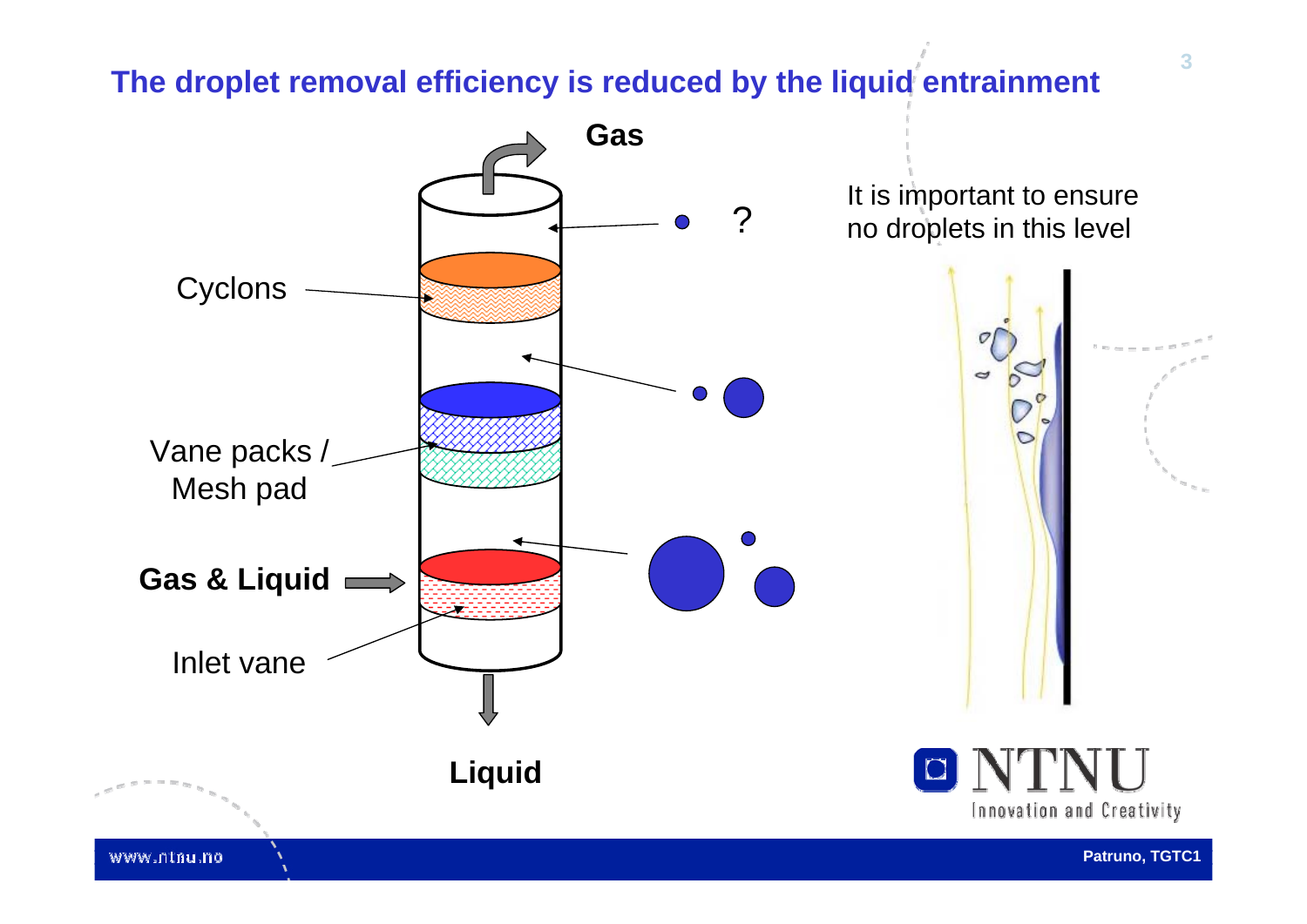

Innovation and Creativity

www.ntnu.no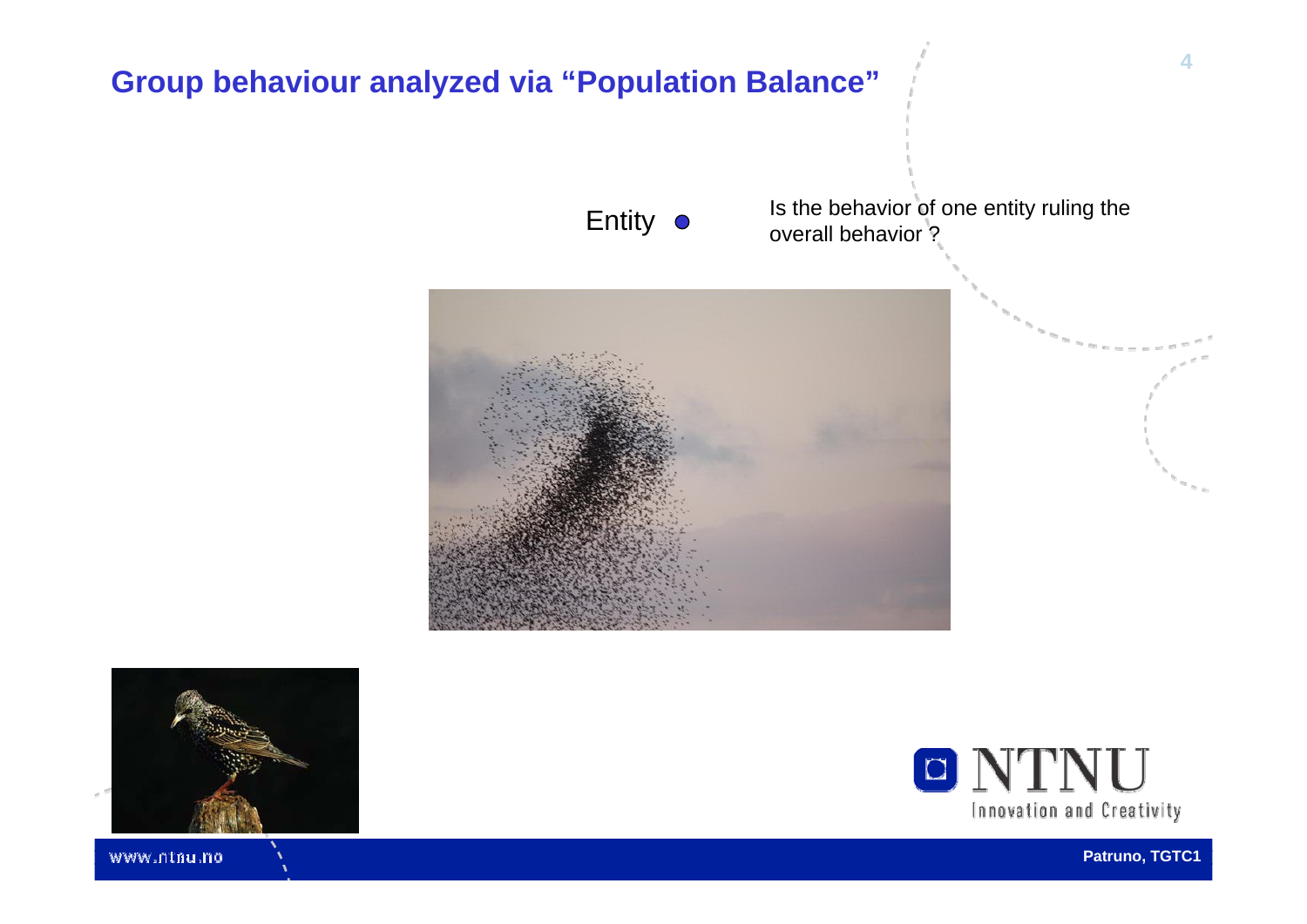### 1. Introduction

### 2. Population Balance

3. Entrainment from a wire

4. Entrainment from a surface

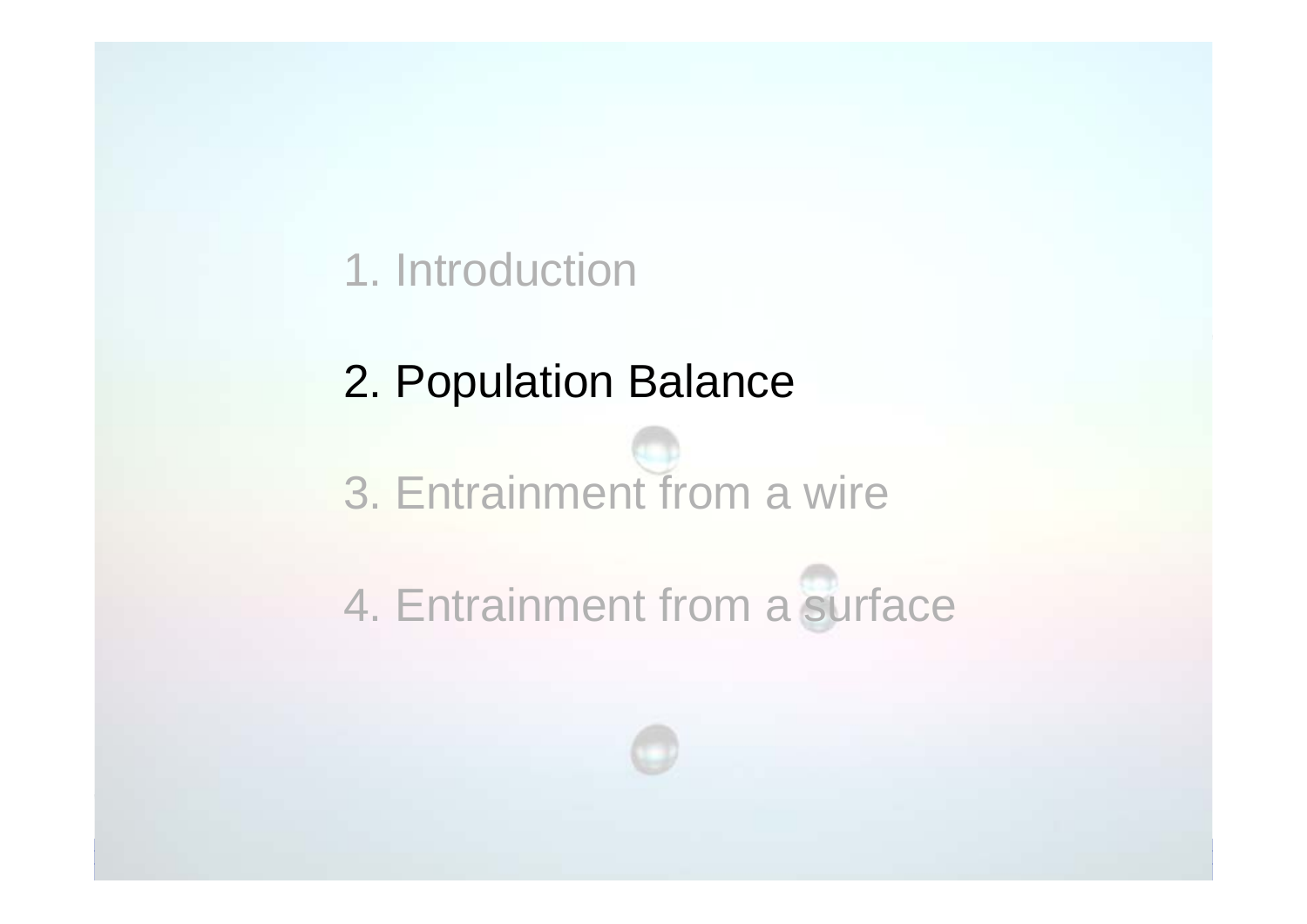#### **Population Balances uses an statistical approach to model the droplet phase**





**Patruno, TGTC1**

**6**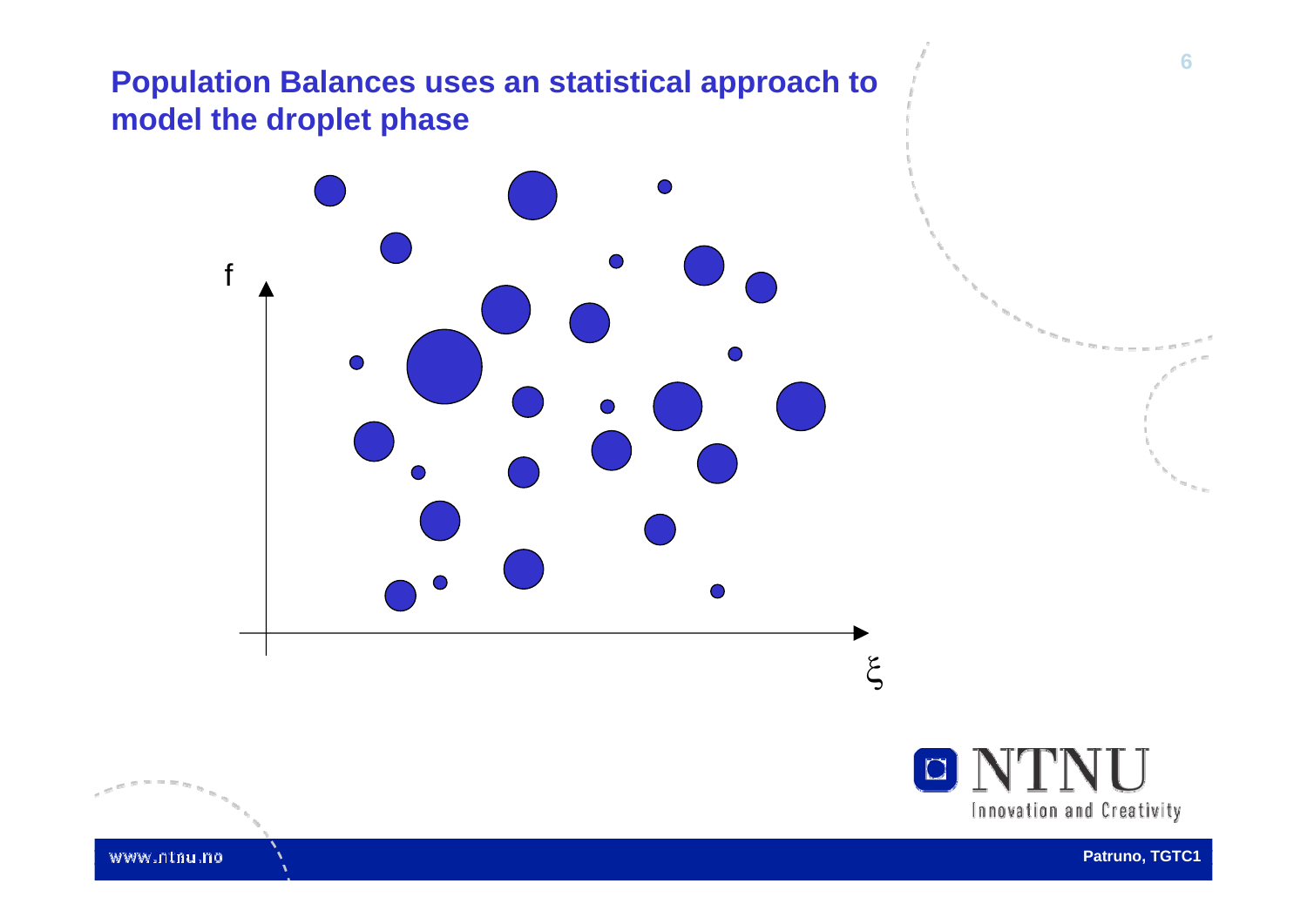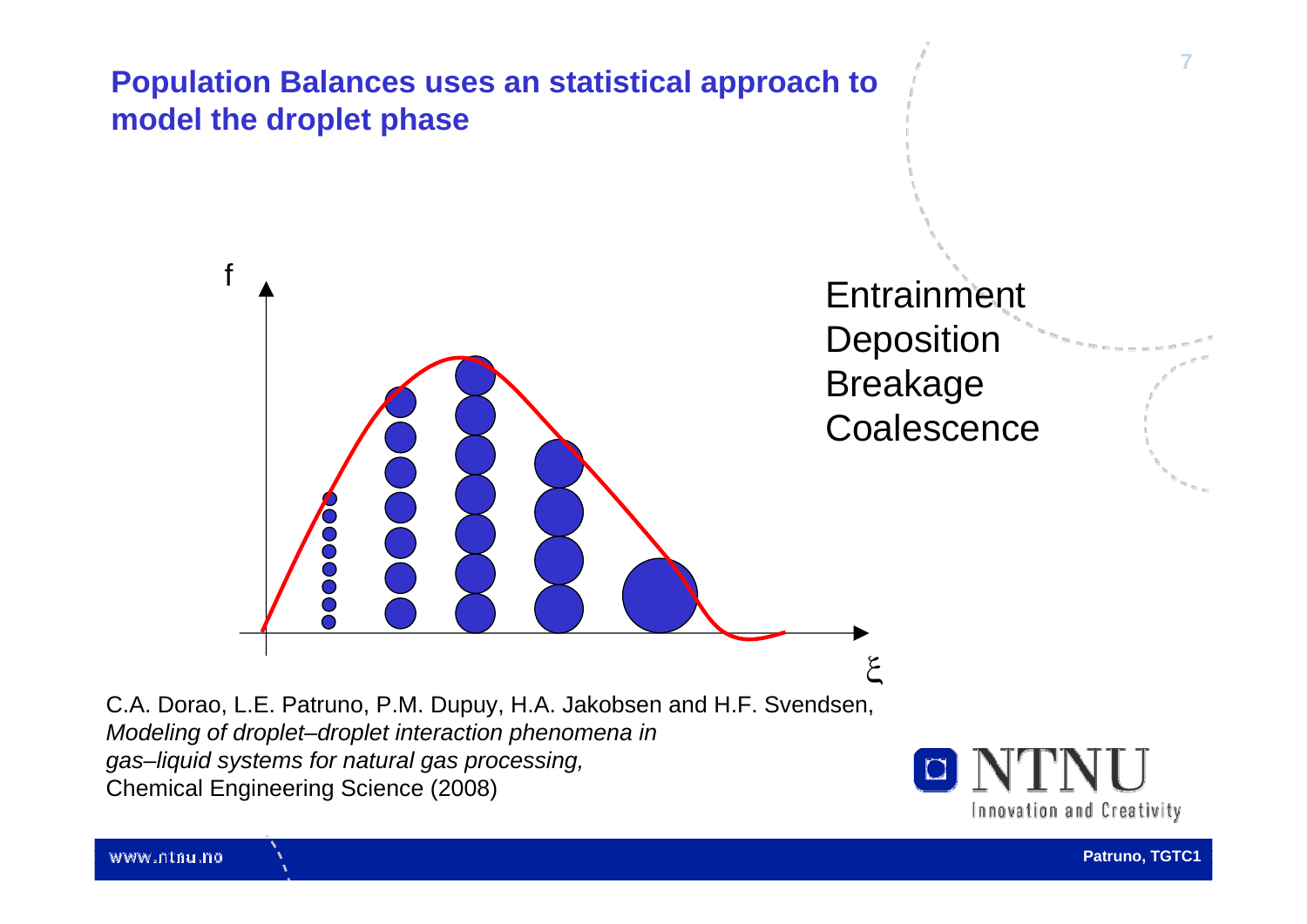#### **Entrainment / Deposition will modify the droplet size distribution**



www.ntnu.no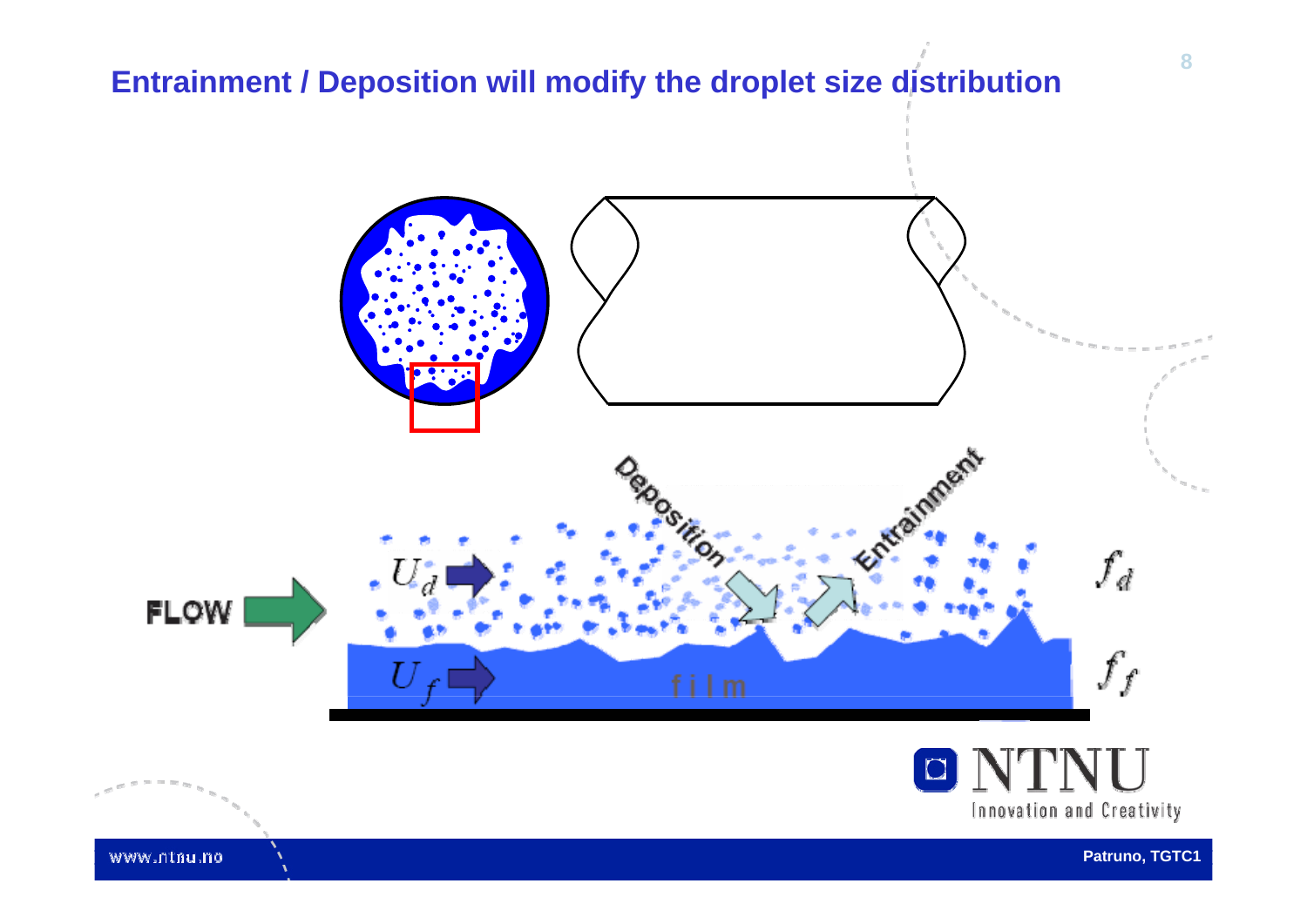## **9Entrainment / Deposition will modify the droplet size distribution**Arainment

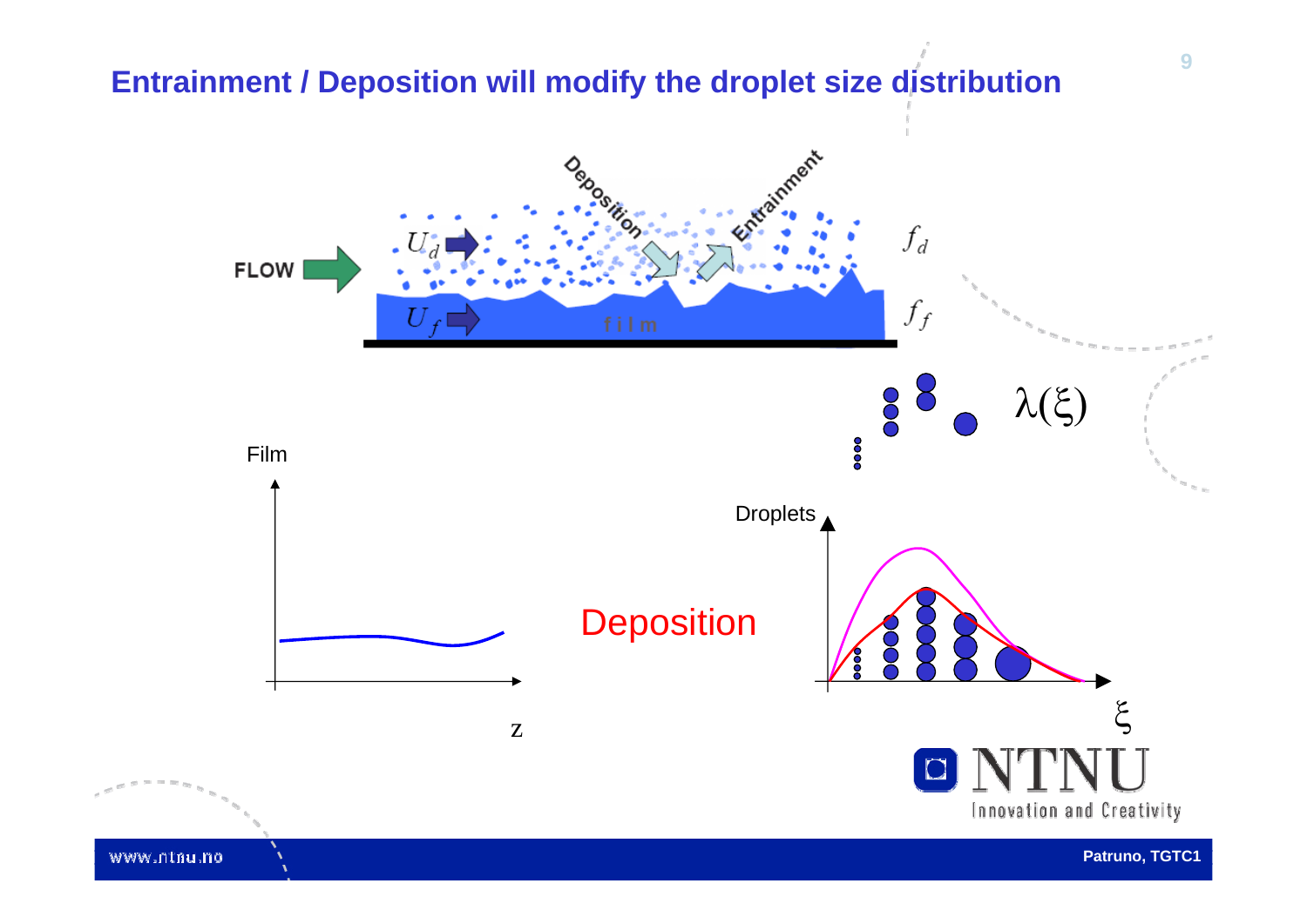#### **Entrainment / Deposition will modify the droplet size distribution**

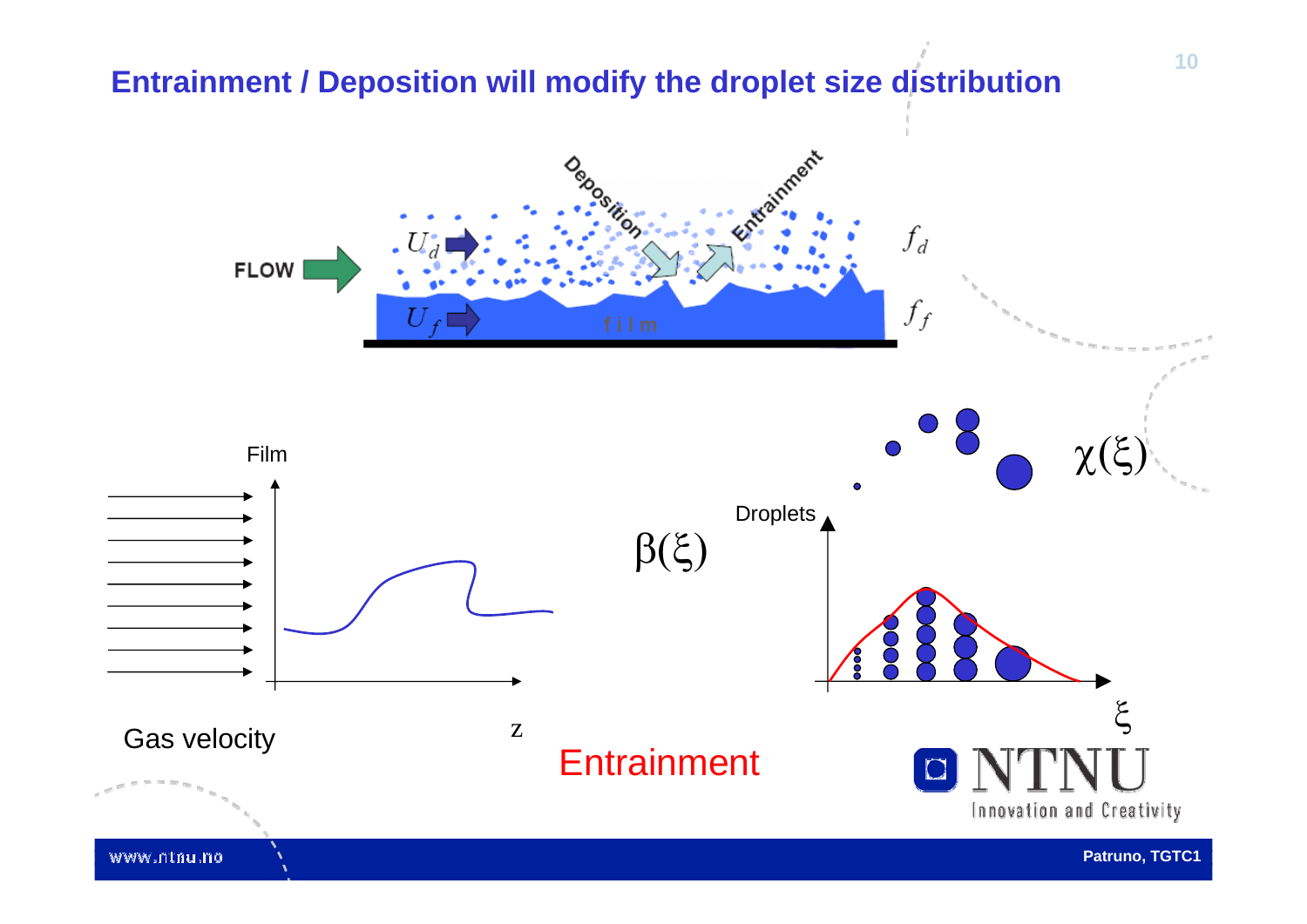### 1. Introduction

2. Population Balance

## 3. Entrainment from a wire

4. Entrainment from a surface

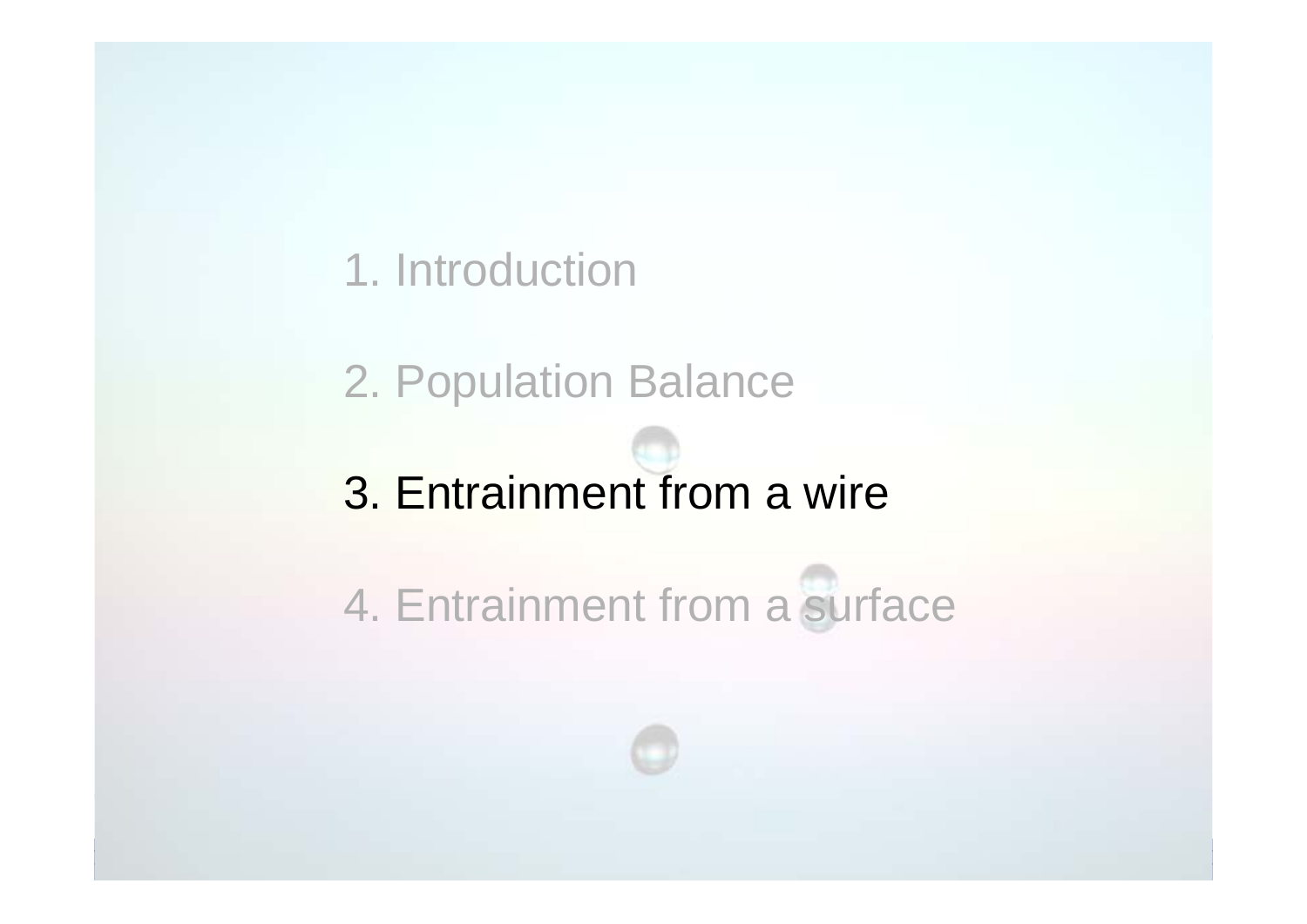### **Decane - Nitrogen The idea is to simulate a local entrainment effect in a mesh pad**

Pressure: **8 – 16 bar** Temperature: **23** C Surface tension: **24 mN/m**





www.ntnu.no

**Patruno, TGTC1**

**12**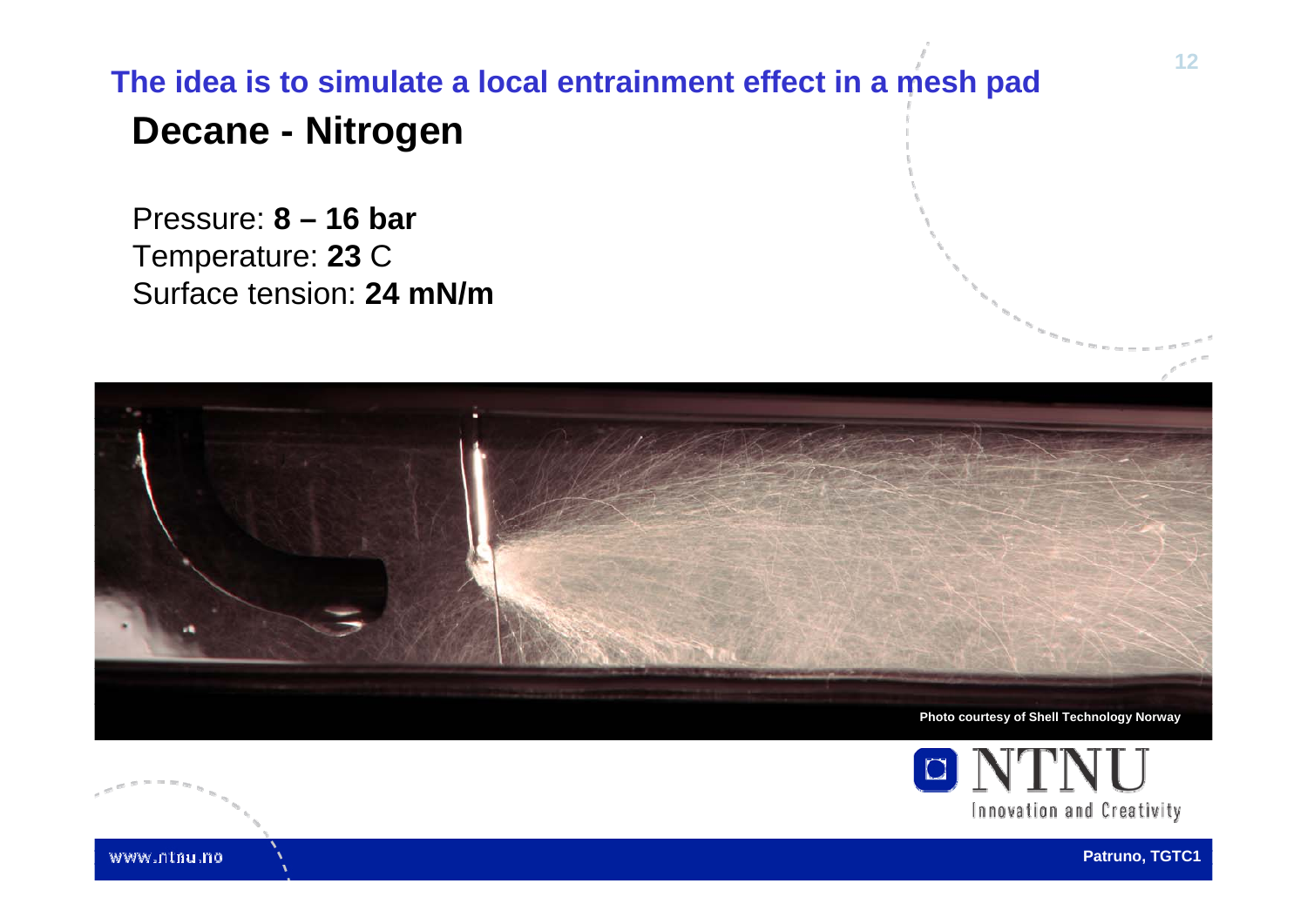1. Introduction

2. Population Balance 3. Entrainment from a wire

4. Entrainment from a surface

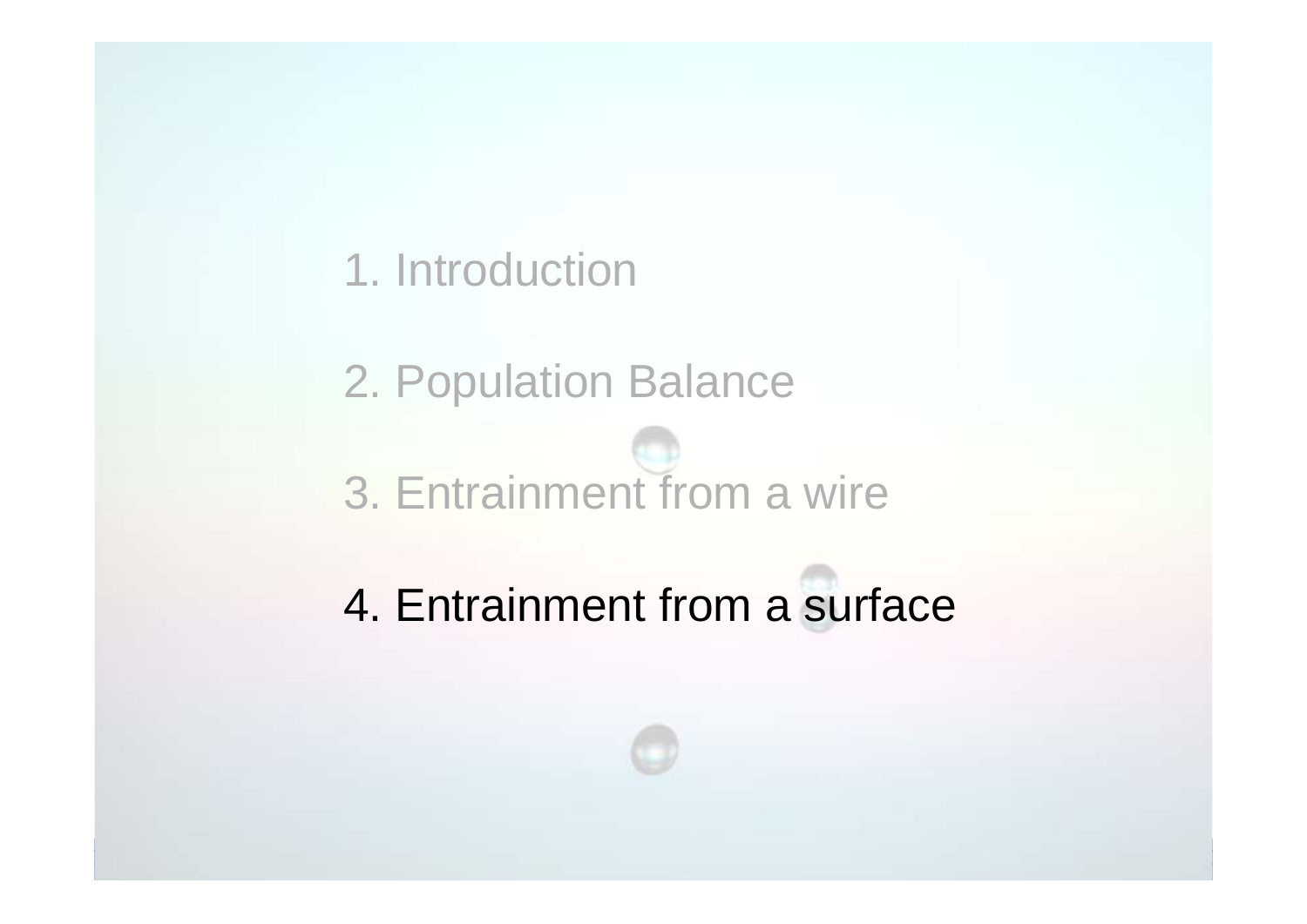

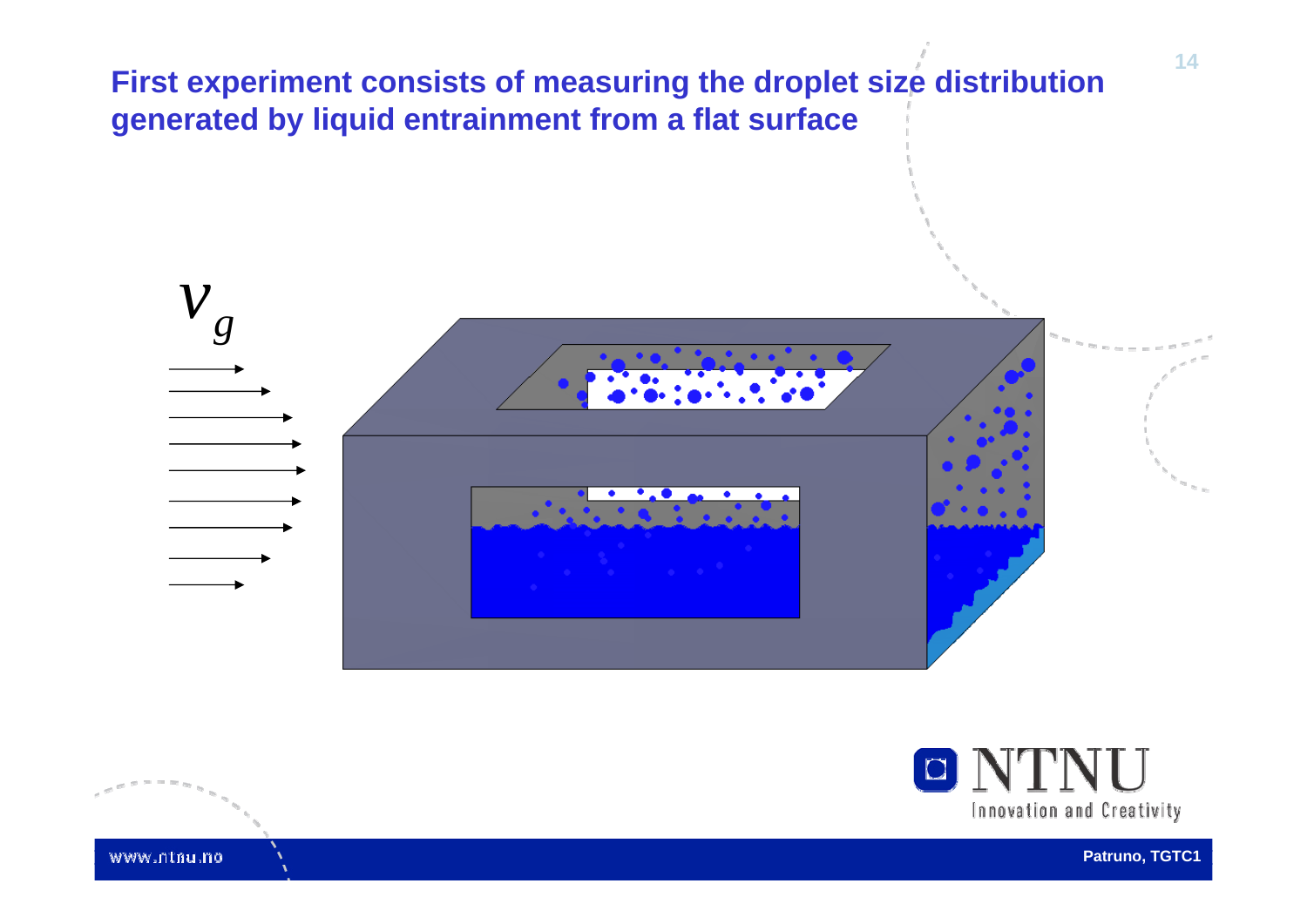#### **A** *Gamma* **distribution was fitted to the measured data**

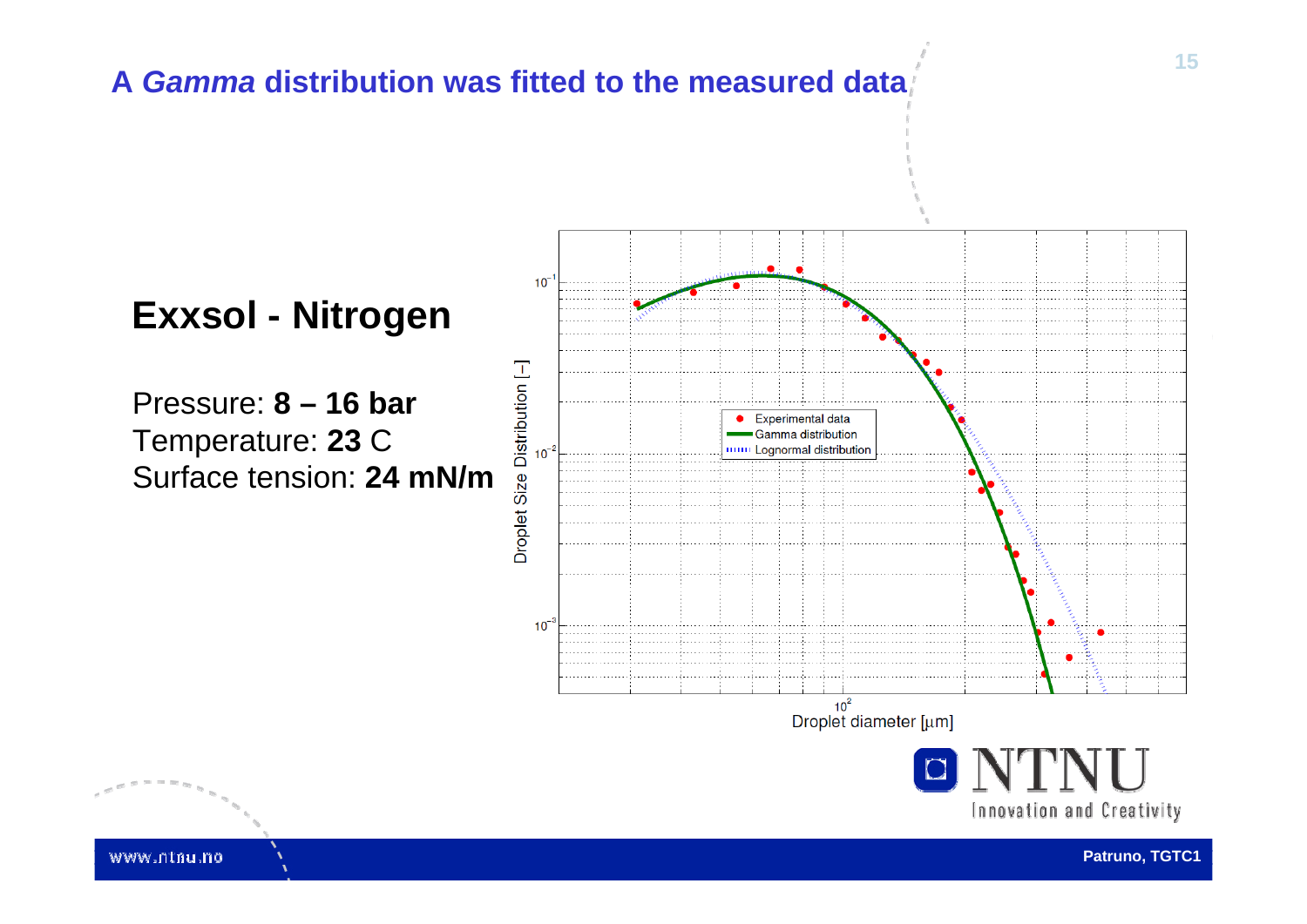**The mean droplet size was studied for different conditions and resulted to decrease with the gas flow rate**

### **Exxsol - Nitrogen**

Pressure: **8 – 16 bar**Temperature: **23** C Surface tension: **24 mN/m**

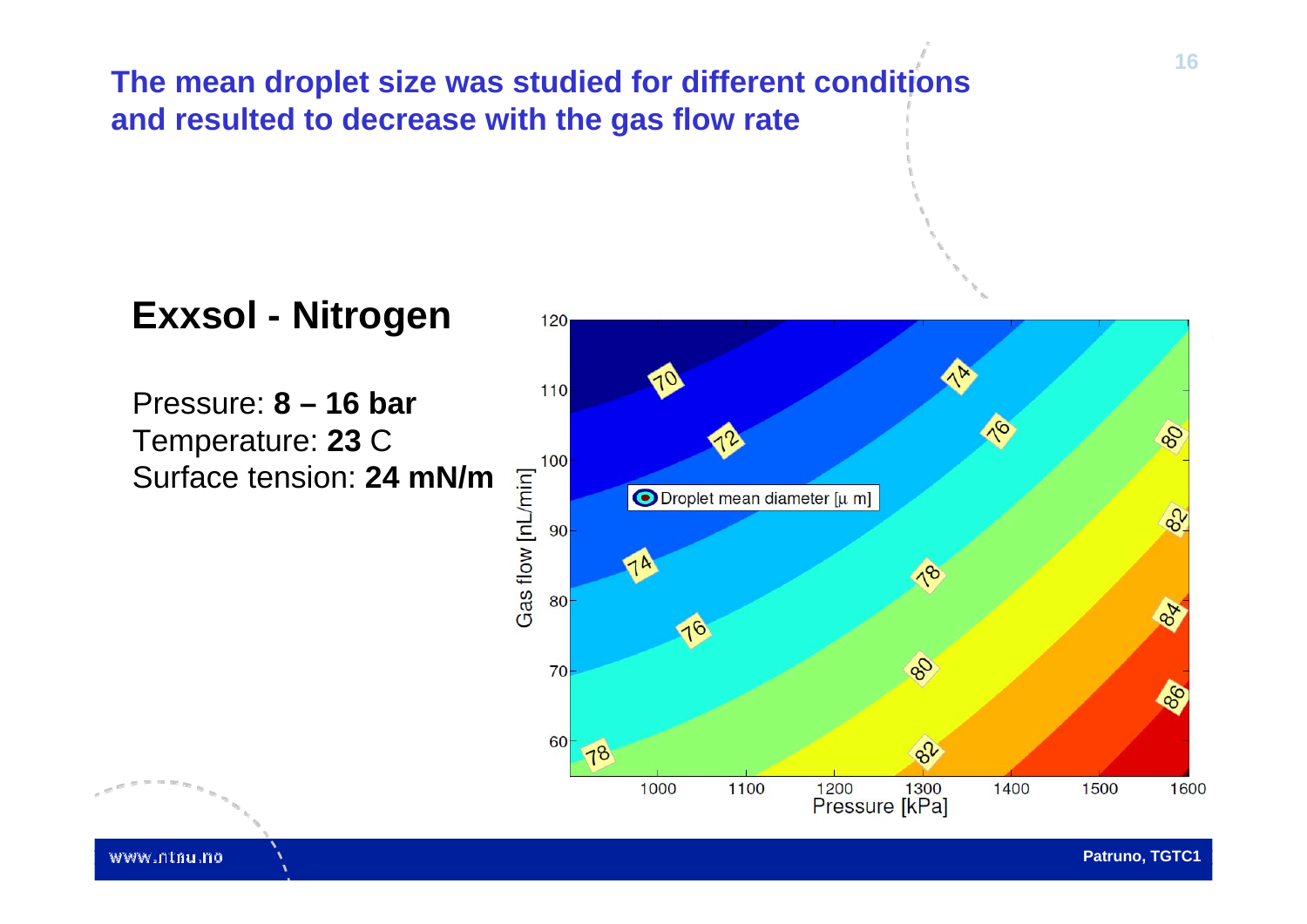#### **With all the mean diameter data sets we derived a correlation that collapses data from different geometries, systems and conditions**